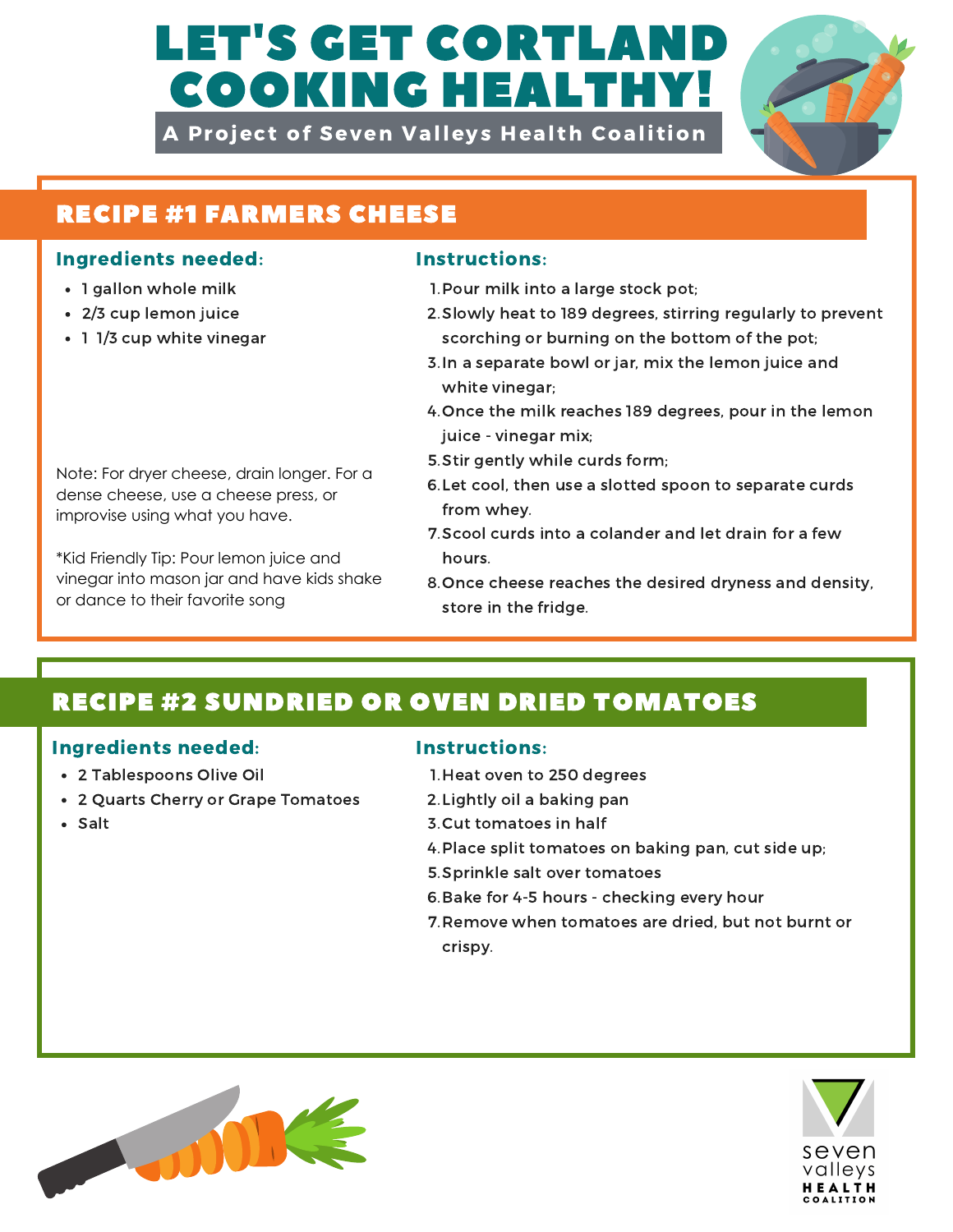# LET'S GET CORTLAI COOKING HEALTHY!

A Project of Seven Valleys Health Coalition



## RECIPE #3 COUSCOUS WITH SUN-DRIED TOMATOES & SPINACH

### Ingredients needed: Instructions:

- 1 cup regular couscous
- 1/3 cup sun-dried tomatoes coarsely chopped
- 3 small cucumbers, coined and halved
- 1 large handful of fresh spinach, coarsely chopped

\*Optional

1/3 cup almonds, crushed

1/2 cup Farmer's Cheese

Lemon Vinaigrette

- 1/4 cup red wine vinegar
- 1 & 1/2 tablespoons mustard
- 1 clove garlic, minced
- 3 tablespoons freshly squeezed lemon juice
- 1/2 cup olive oil
- 1 teaspoon honey
- 1 teaspoon fresh basil

- 1. Follow package directions and prepare couscous.
- 2. Coarsely chop the sun-dried tomatoes, slice cucumber into medallions then quarter, and then coarsely chop the spinach;
- 3. Prepare the dressing: add all the ingredients to a large mason jar, place lid on jar and shake everything to combine (store in fridge until ready to serve);
- 4. Combine the couscous, tomatoes, cucumbers, and spinach. Gently toss everything to combine;
- 5. Add the dressing and toss to coat everything

Note: Try storing the salad undressed and un-topped in the fridge for the week ahead - best dressed and topped right before eating. Suggested toppings are almonds and cheese.

\*Kid Friendly Tip: Have kids tear spinach into small pieces or combine the dressing ingredients by shaking mason jar with lid.

For information on vinegar substitutes: https://www.bhg.com/recipes/how-to/cooking-basics/vinegarsubstitute/

## RECIPE #4 SPAGHETTI SQUASH PIZZA BOWL

### Ingredients needed: Instructions:

- 1 spaghetti squash, cut in half, seeds removed & roasted
- 2 tablespoons olive oil
- 1-2 tomatoes, thinly sliced
- 1/2 cup mozzarella cheese, shredded
- 1/4 cup fresh basil leaves, torn
- Salt and pepper to taste



- 1. Preheat oven to 350 degrees;
- 2. Roast the spaghetti squash whole or cut in half and drizzle with olive oil (30-40 minutes)
- 3. Drizzle with olive oil, add tomatoes, cheese, basil, salt and pepper,
- 4. Bake at 375 degrees for 5-10 minutes or until cheese is melted and bubbly.